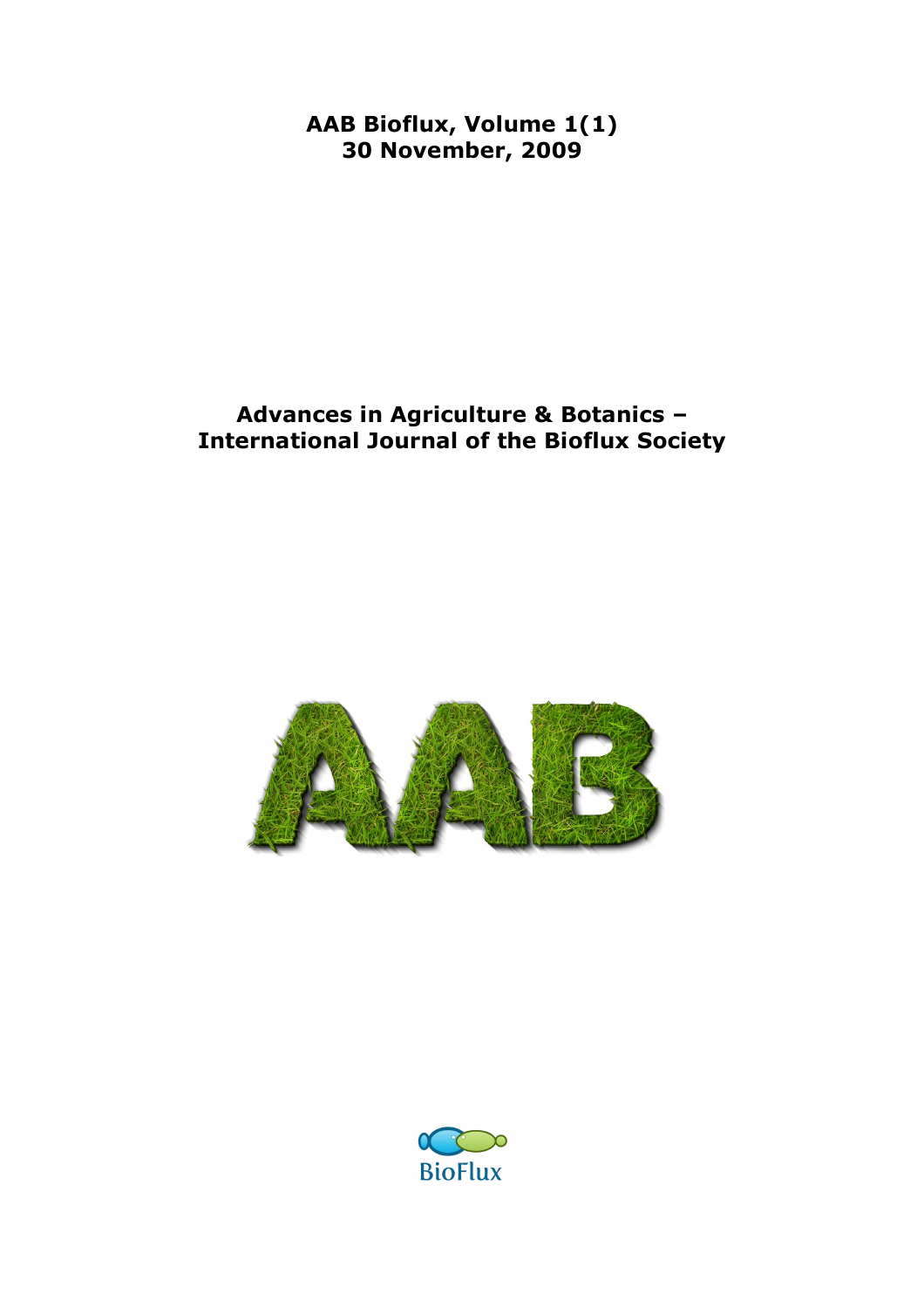### **International Standard Serial Number Online ISSN \*\*\*\*-\*\*\*\*; Printed ISSN 2066-7639**

**Published by Bioflux – twice a year**

### **Editorial Board Expanded**

#### **\*Editor in chief**

Petrescu-Mag Ruxandra Mălina: UBB Cluj-Napoca (Romania)

#### **\*Editors**

Blas Raul Humberto Sevillano: Univ. Nacional Agraria La Molina (Peru) Burny Philippe: Fac. Univ. des Sciences Agronomiques Gembloux (Belgium) Costea Ramona Ioana: USAMV Cluj, Cluj-Napoca (Romania) Nowak Michal: University of Agriculture in Krakov (Poland) Oroian Ioan: USAMV Cluj, Cluj-Napoca (Romania) Petrescu-Mag Ioan Valentin: Bioflux, Cluj-Napoca (Romania) Petrescu Dacinia Crina: UBB Cluj, Cluj-Napoca (Romania)

#### **Scientific Reviewers**

Abdullah Khalid: Agricultural Research Institute Ratta Kulachi (Pakistan) Barbos Marius: The Institute of Grassland Research, Brașov (Romania) Boaru Anca: USAMV Cluj, Cluj-Napoca (Romania) Botha Miklos: Independent researcher, Cluj-Napoca (Romania) Buburuz Dionisie: Academy of Environmental Sciences (Rep. of Moldavia) Goia Irina: UBB Cluj-Napoca (Romania) Hakizimana Charles: USAMV Cluj (Romania), Independent Researcher (Burundi) Kone Bourema: Fac. Univ. des Sciences Agronomiques Gembloux (Belgium) Lozinsky Radu Laurentiu: USAMV Cluj, Bioflux SRL, Cluj-Napoca (Romania) Odagiu Antonia: USAMV Cluj, Cluj-Napoca (Romania)

\* Editors are also scientific reviewers

**Contact Publisher.** SC Bioflux SRL, 54 Ceahlău Street, Cluj-Napoca, 400488, Romania, European Union.

Ioan Valentin Petrescu-Mag, e-mail: zoobiomag2004@yahoo.com Ruxandra Mălina Petrescu-Mag, e-mail: pmalina2000@yahoo.com

**Online Fulltext, Openaccess.** Note that there is also an electronic version of the journal. You may download the fulltext version of AAB Bioflux – Volume 1/2009 from http://www.aab.bioflux.com.ro/

**Peer-reviewed.** All articles included in AAB Bioflux are peer-reviewed. Each published article was seen before by two reviewers and at least one specialist in foreign languages. The two peer-reviews are made independently.

**Coverage.** CAB International - CAB Abstracts, CAB International - Global Health, Google - Search Engine, Index Copernicus, Google Scholar – Academic Search Engine, Yahoo – Search Engine, Cuil – Search Engine (and others).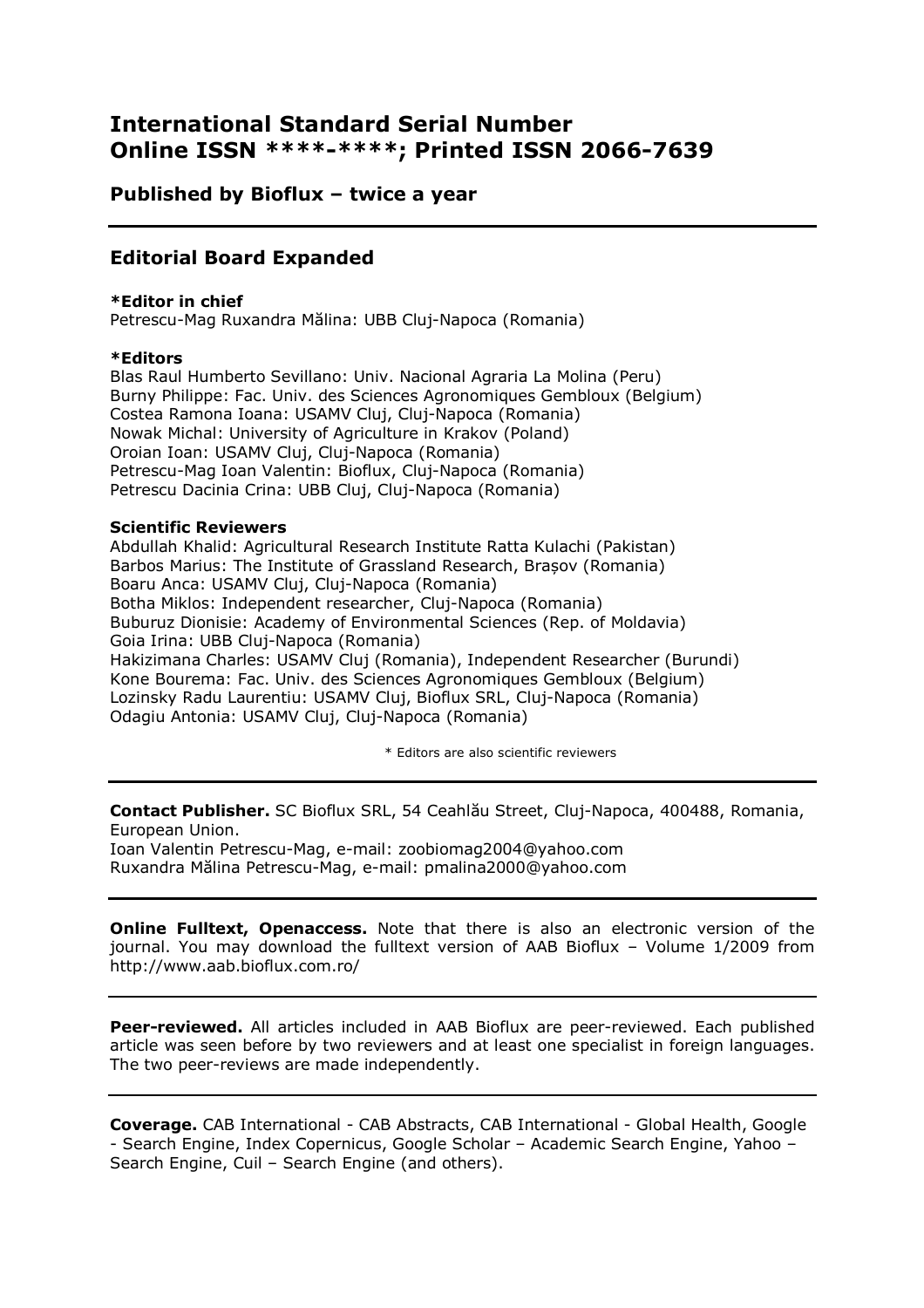# AAB Bioflux is partly supported by



## ALMIRA, HORSE & PET SHOP

Cluj-Napoca, str Moţilor, no 153

Tel. 0040744-601735 0040728-315190

Fax: 0040264-450240

e-mail: almira\_srl@yahoo.com

www.almiracluj.ro

www.petshop-almira.ro